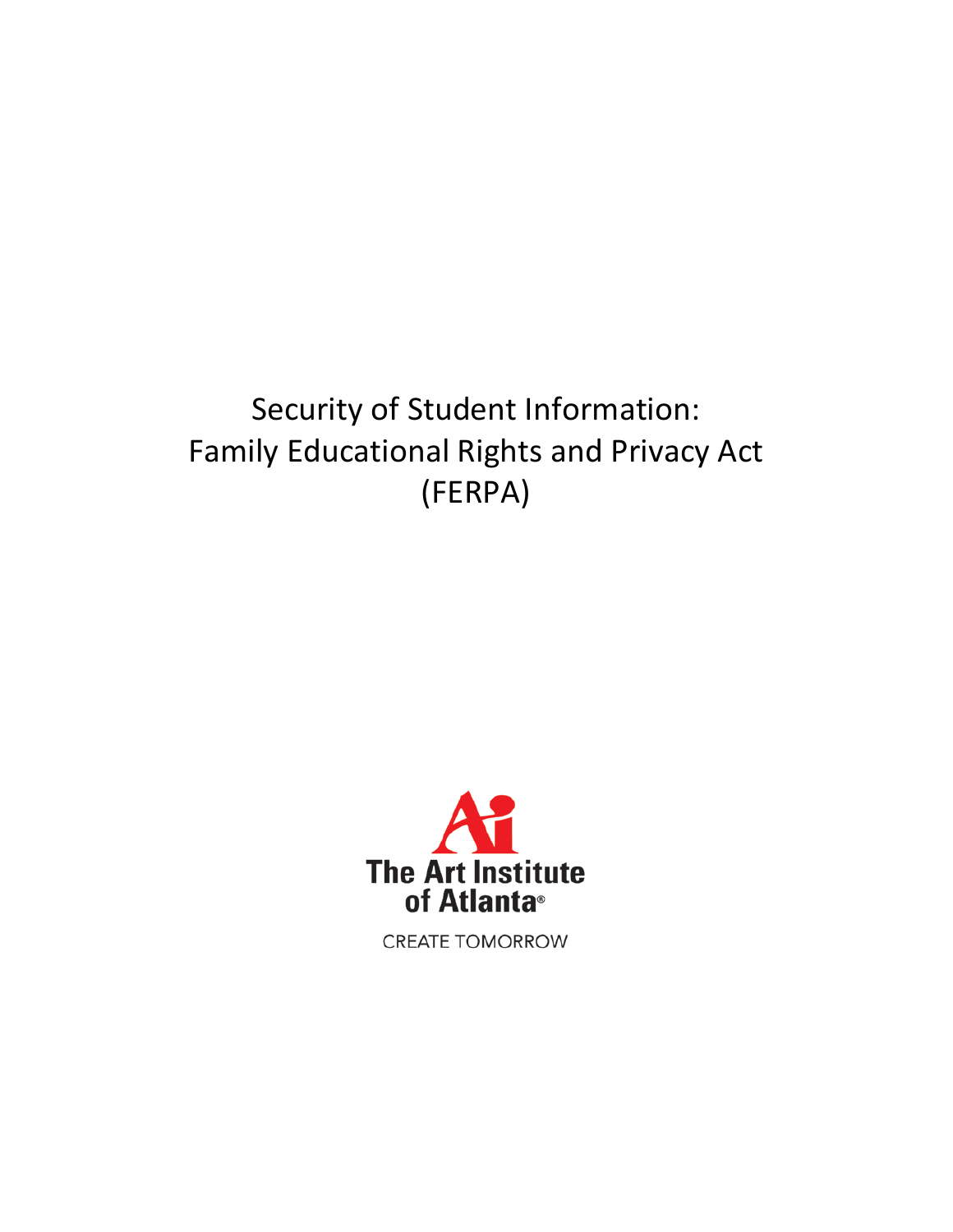### **FERPA Policy**

#### **The Policy:**

The Family Educational Rights and Privacy Act of 1974, as amended ("FERPA") sets out requirements designed to afford students certain rights with respect to their education records. In addition, it puts limits on what information The Art Institute of Atlanta may disclose to third parties without receiving prior written consent from the student.

### **I. Procedure to Inspect Education Records**

Students have the right under FERPA to inspect and review their education records. A student who wishes to inspect and review his/her records should submit a written request to [*insert title(s) of appropriate school official(s), typically, Registrar]*. The request should identify as precisely as possible the records the student wishes to inspect. If the requested records are subject to inspection and review by the student, arrangements for access will be made within a reasonable period of time but in no case more than 45 days after the request was made, and the student will be notified of the time and place where the records may be inspected. The Art Institute of Atlanta may require the presence of The Art Institute of Atlanta official during the inspection and review of a student's records.

Certain limitations exist on a student's right to inspect and review their own education records. Those limitations include, for example, the following: (i) financial information submitted by parents; (ii) confidential letters and recommendations placed in their files prior to January 1, 1975; (iii) confidential letters and recommendations placed in their files after January 1, 1975 to which the student has waived his or her right to inspect and review and that are related to the student's admission, application for employment or job placement, or receipt of honors. In addition, the term "education record" does not include certain types of records such as, by way of example, records of instructional, supervisory, administrative, and certain educational personnel that are in the sole possession of the maker thereof, and are not accessible or revealed to any other individual except a substitute.

When a record contains personally identifiable information about more than one student, the student may inspect and review only the information that relates to him/her personally.

#### **II. Disclosure of Educational Records**

The Art Institute of Atlanta generally will not permit disclosure of personally identifiable information from the records of a student without prior written consent of the student. Personally identifiable information is disclosed (some items are mandatory, some discretionary) from the records of a student without that student's prior written consent to the following individuals or institutions or in the following circumstances:

- 1. To The Art Institute of Atlanta officials who have been determined by The Art Institute of Atlanta to have legitimate educational interests in the records. A The Art Institute of Atlanta official is
	- a. a person employed by the school or its corporate parent in an administrative, supervisory, academic or research, or support staff position. This includes, but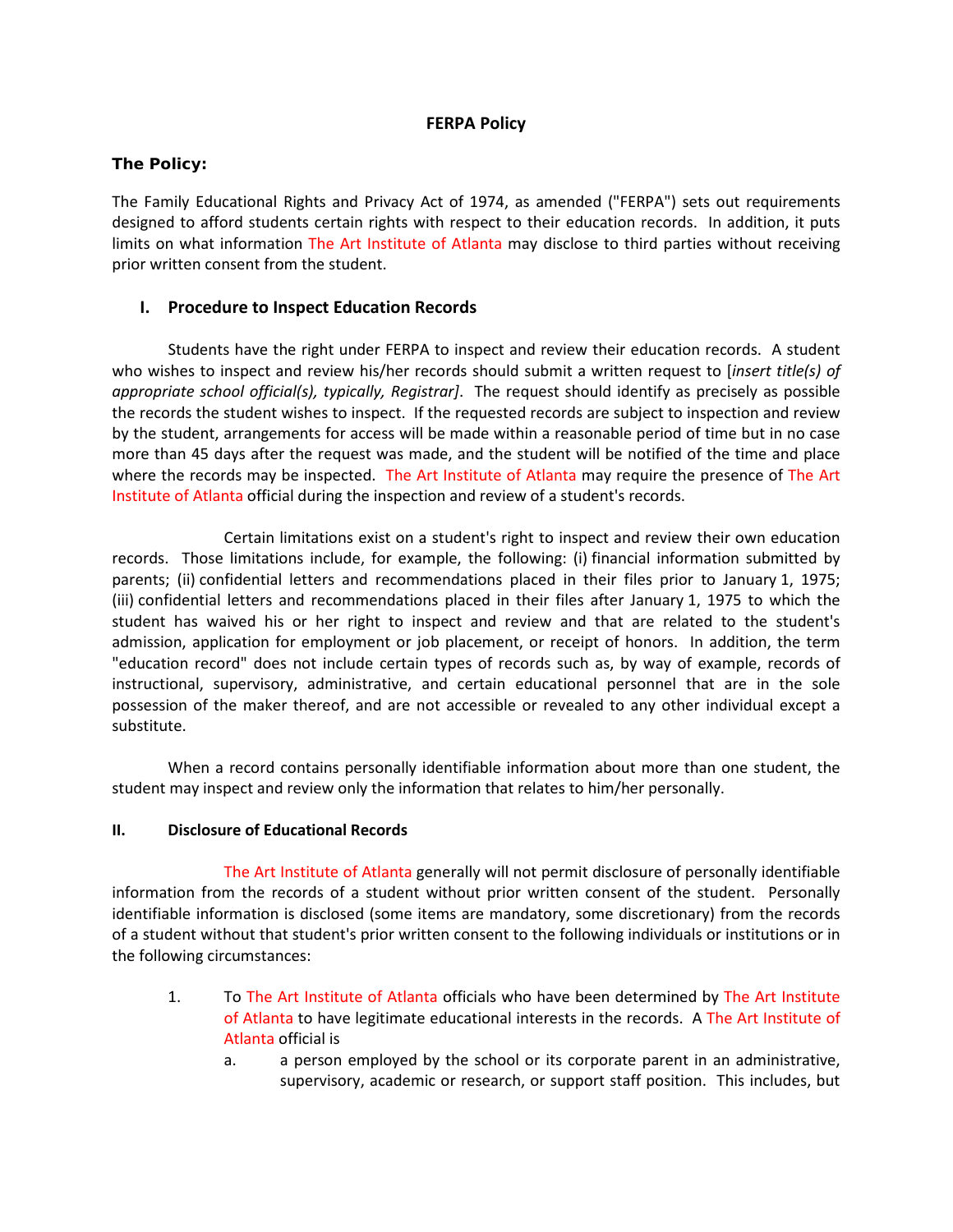is not limited to human resources and accounting staff for purposes of the tuition reimbursement plan; or

b. a person employed by or under contract to The Art Institute of Atlanta to perform specific tasks, such as an auditor, consultant, or attorney, a person on the Board of Trustees, or a student serving on an official committee or assisting another The Art Institute of Atlanta official.

Any The Art Institute of Atlanta official who needs information about a student in the course of performing instructional, supervisory, advisory, or administrative duties for The Art Institute of Atlanta has a legitimate educational interest.

- 2. To certain officials of the United States Department of Education, the Comptroller General of the United States, the Attorney General of the United States, and state and local educational authorities in connection with state or federally supported educational programs.
- 3. In connection with the student's request for, or receipt of, financial aid necessary to determine the eligibility, amounts or conditions of financial aid, or to enforce the terms and conditions of the aid.
- 4. To organizations conducting certain studies for or on behalf of The Art Institute of Atlanta.
- 5. To accrediting commissions or state licensing or regulatory bodies to carry out their functions.
- 6. To parents of a dependent student, as defined in Section 152 of the Internal Revenue Code.
- 7. To comply with a judicial order or lawfully issued subpoena.
- 8. To appropriate parties in health or safety emergencies.
- 9. To officials of another The Art Institute of Atlanta in which a student seeks or intends to enroll.
- 10. To an alleged victim of a crime of violence or a nonforcible sexual offense, the final results of the disciplinary proceedings conducted by The Art Institute of Atlanta against the alleged perpetrator of that crime or offense with respect to that crime or offense.
- 11. To persons in addition to the victim of a crime of violence or nonforcible sexual offense, the final results of the disciplinary proceedings described in paragraph 10 above but only if The Art Institute of Atlanta has determined that a student is the perpetrator of a crime of violence or non-forcible sexual offense, and with respect to the allegation made against him or her, the student has committed a violation of the institution's rules or policies. (The Art Institute of Atlanta, in such instances, may only disclose the name of the perpetrator -- not the name of any other student, including a victim or witness - without the prior written consent of the other student(s)).
	- a. Both the accuser and the accused must be informed of the outcome of any institutional disciplinary proceeding brought alleging a sex offense. Compliance with this paragraph does not constitute a violation of the Family Educational Rights and Privacy Act (20 U.S.C. 1232g). For the purpose of this paragraph, the outcome of a disciplinary proceeding means only the institution's final determination with respect to the alleged sex offense and any sanction that is imposed against the accused.
- 12. To a parent regarding the student's violation of any federal, state, or local law or of any rules or policy of The Art Institute of Atlanta governing the use or possession of alcohol or a controlled substance if The Art Institute of Atlanta determines that the student has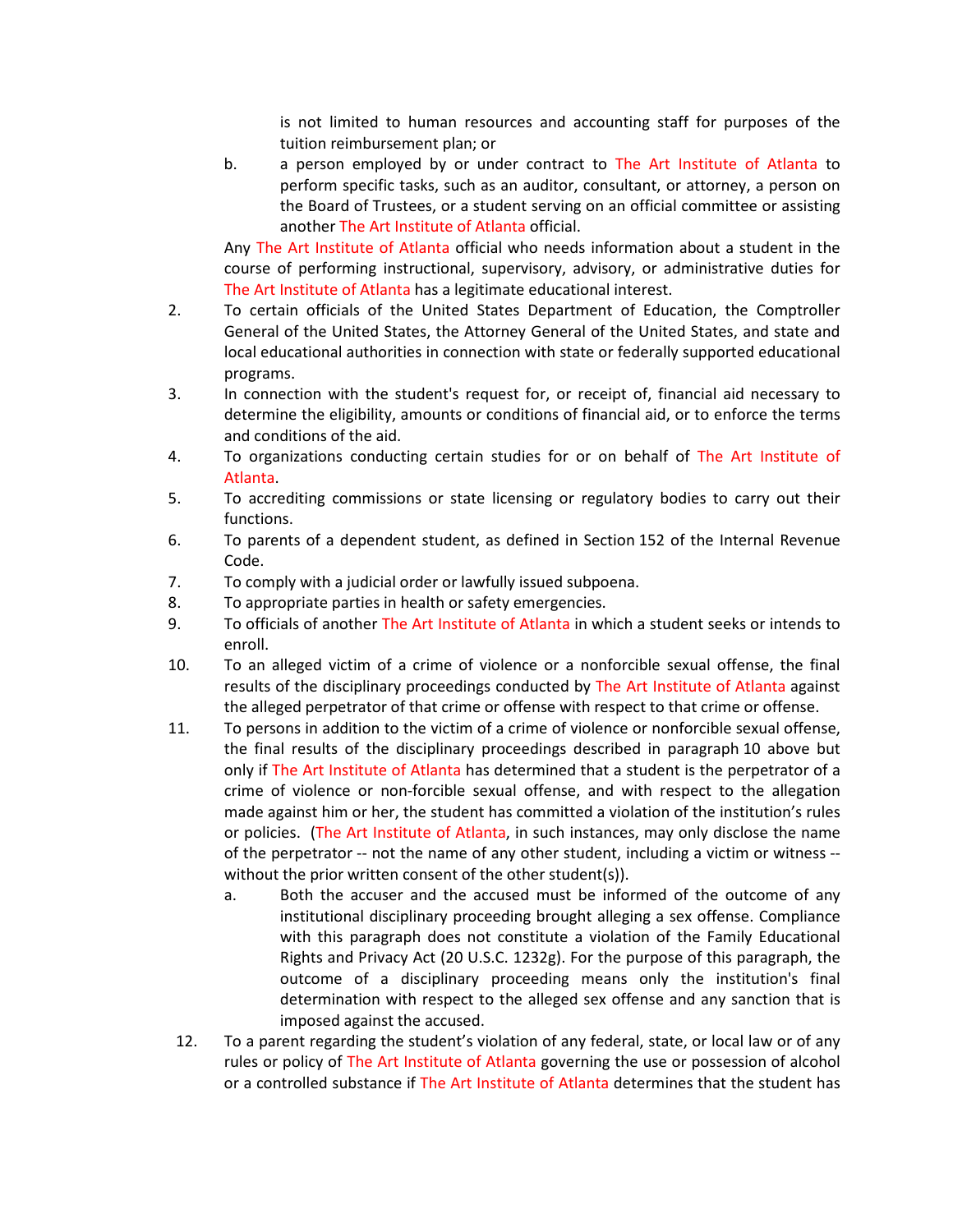committed a disciplinary violation with respect to that use or possession, and the student is under 21 at the time of the disclosure to the parent.

- 13. Directory information (*see* Section IV below).
- 14. Student Recruiting Information as requested by the U.S. Military. Student recruiting information includes ONLY: name, address, telephone listing, age or date of birth, class level, academic major, place of birth, degrees received and most recent educational institution attended. It does not include and The Art Institute of Atlanta will not provide: social security numbers, race, ethnicity, nationality, GPA, grades, low performing student lists, religious affiliation, students with loans in default, veteran's status, students no longer enrolled. Students who opt out of the directory also opt out of student recruiting information.

#### **II. Record of Requests for Disclosure**

Except with respect to those requests made by the student themselves, those disclosures made with the written consent of the student, or to requests by or disclosures to Art Institute of The Art Institute of Atlanta officials with legitimate educational interests and disclosures of directory information (or other exceptions described in the applicable regulations), The Art Institute of Atlanta will maintain a record indicating the parties who have requested or obtained personally identifiable information from a student's education records and the legitimate interests those parties had in requesting or obtaining the information. This record may be inspected by the student.

#### **III. Directory Information**

The Art Institute of Atlanta designates the following information as directory information. (Directory information is personally identifiable information which may be disclosed without the student's consent):

- 1. Student's name
- 2. Address: Local, email and website
- 3. Telephone number (local)
- 4. Date and place of birth
- 5. Program of study
- 6. Participation in officially recognized activities
- 7. Dates of attendance
- 8. Degrees and certificates awarded
- 9. Most recent previously attended school
- 10. Photograph of the student, if available
- 11. Enrollment status (*i.e.*, enrolled, continuing, future enrolled student, reentry, leave of absence, etc.)
- 12. Student honors and awards received.
- 13. The height and weight of athletic team members

Notice of these categories and of the right of an individual in attendance at The Art Institute of Atlanta to request that his/her directory information be kept confidential will be given to the student annually. Students may request nondisclosure of student directory information by specifying nondisclosure, in writing, to the Office of the Registrar, Students may request nondisclosure of student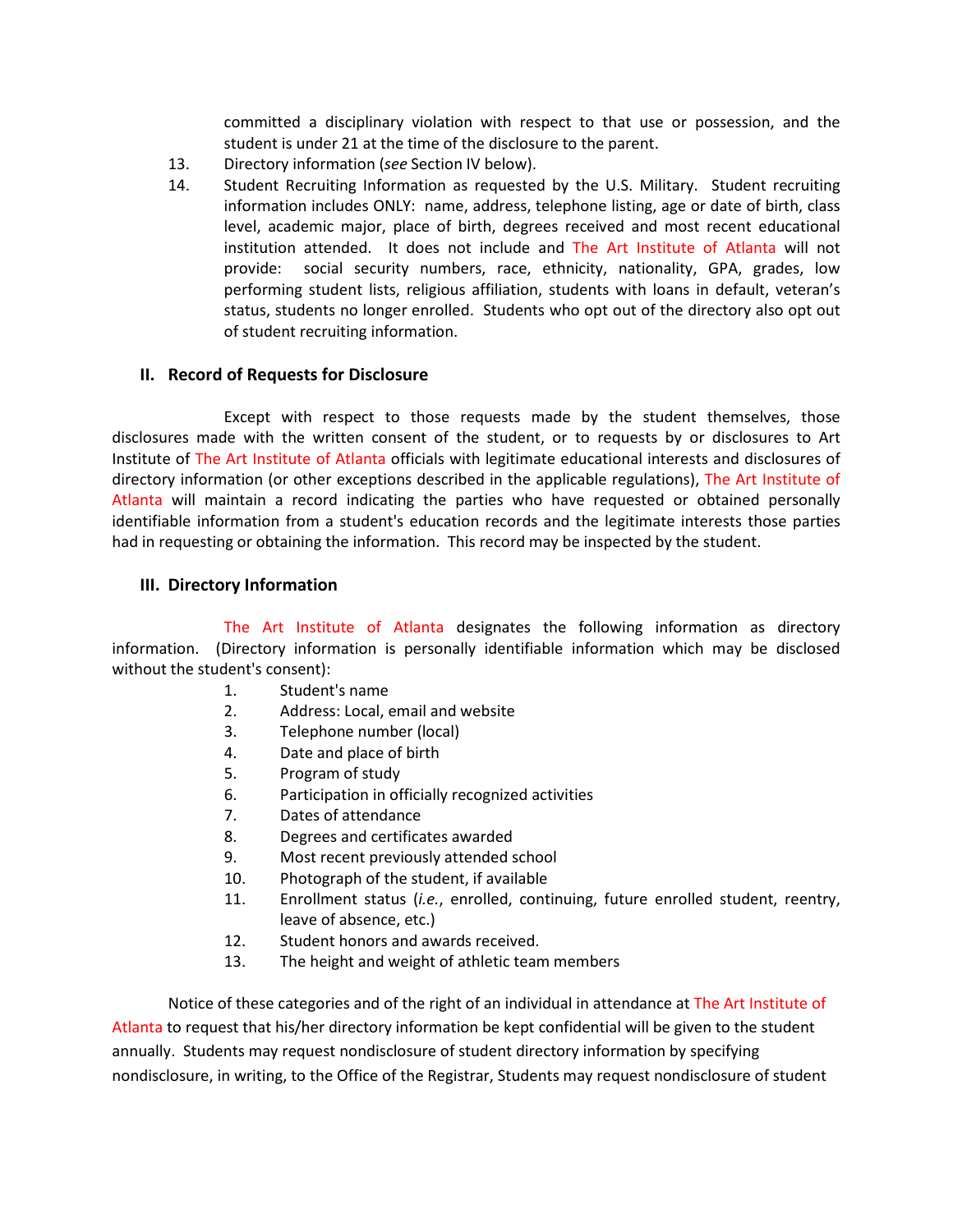directory information by specifying nondisclosure, in writing, to the Registrar, Diana Hill, 770.689.4875, diahill@aii.edu

. Failure to request nondisclosure of directory information will result in routine disclosure of one or more of the above-designated categories of personally identifiable directory information.

## **IV. Correction of Educational Records**

Students have the right under FERPA to ask to have records corrected which they believe are inaccurate, misleading, or in violation of their privacy rights. The following are the procedures for the correction of records:

- 1. A student must ask the [*insert title(s) of appropriate school official(s)*] to amend a record. As part of the request, the student should identify the part of the record they want to have changed and specify why they believe it to be inaccurate, misleading, or in violation of his/her privacy rights.
- 2. The Art Institute of Atlanta may either amend the record or decide not to amend the record. If it decides not to amend the record, it will notify the student of its decision and advise the student of the right to a hearing to challenge the information believed to be inaccurate, misleading, or in violation of the student's privacy rights.
- 3. Upon request, The Art Institute of Atlanta will arrange for a hearing and notify the student reasonably in advance of the date, place, and time of the hearing. The hearing will be conducted by an individual who does not have a direct interest in the outcome of the hearing. That individual may be an official of The Art Institute of Atlanta. The student shall be afforded a forum for the opportunity to present evidence relevant to the issues raised in the original request to amend the student's education records. The student may be assisted by other people, including an attorney.
- 4. The Art Institute of Atlanta will prepare a written decision based solely on the evidence presented at the hearing. The decision will include a summary of the evidence, and the reasons for the decision.
- 5. If, as a result of the hearing, The Art Institute of Atlanta decides that the information is inaccurate, misleading, or otherwise in violation of the privacy rights of the student, it will (a) amend the record accordingly; and (b) inform the student of the amendment in writing.
- 6. If, as a result of the hearing, The Art Institute of Atlanta decides that the information in the education record is not inaccurate, misleading, or otherwise in violation of the privacy rights of the student, it shall inform the student of the right to place a statement in the record commenting on the contested information in the record or stating why he or she disagrees with the decision of The Art Institute of Atlanta.
- 7. If a statement is placed in the education records of a student under paragraph 6 above, The Art Institute of Atlanta will:
	- (a) maintain the statement with the contested part of the record for as long as the record is maintained; and
	- (b) disclose the statement whenever it discloses the portion of the record to which the statement relates.

## **VI. Student Right to File Complaint**